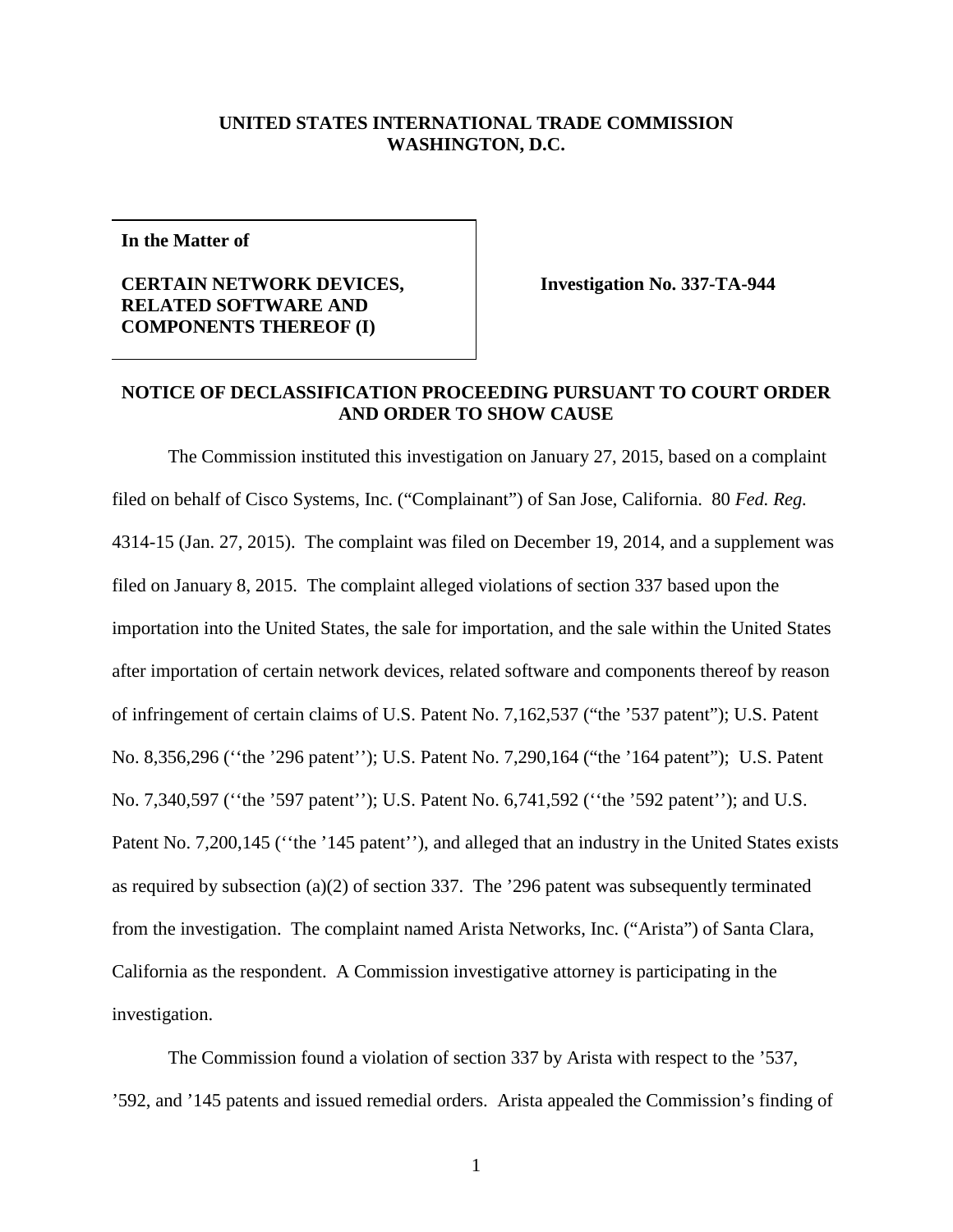violation for the '537 patent and Cisco appealed the Commission's finding of no violation for the '597 patent. The two appeals, Appeal Nos. 16-2539 and 16-2563, were consolidated and are currently in briefing.

 On November 2, 2016, Cisco filed a motion with the Federal Circuit to, *inter alia,* make certain information public. Specifically, Cisco sought to declassify the information marked confidential on pages 14-24 and 45-47 of the Commission Opinion. Cisco also sought to declassify the evidence upon which the Commission relied on those same pages. The Commission opposed that part of Cisco's motion, arguing that the Commission itself should make such decisions in the first instance and noting that Cisco had not applied the Commission's confidentiality definition set out in Commission Rule 201.6. Arista also opposed Cisco's motion.

On December 30, 2016, the Federal Circuit agreed that the Commission should consider the requests in the first instance. The Court granted the Commission leave to consider Cisco's requests for declassification. On consideration of that Order, the Commission will consider Cisco's November 2, 2016, motion with the Court as well as Arista's response thereto and Cisco's reply, and the Commission hereby **ORDERS** that:

1. Cisco is directed to show cause why the material it seeks to declassify on pages 14-24 and 45-47 of the Commission Opinion should be declassified pursuant to Commission Rule 201.6, 19 C.F.R. § 201.6 (defining "confidential business information" as "information which concerns or relates to the trade secrets, processes, operations, style of works, or apparatus, or to the production, sales, shipments, purchases, transfers, identification of customers, inventories, or amount or source of any income, profits, losses, or expenditures of any person, firm, partnership,

2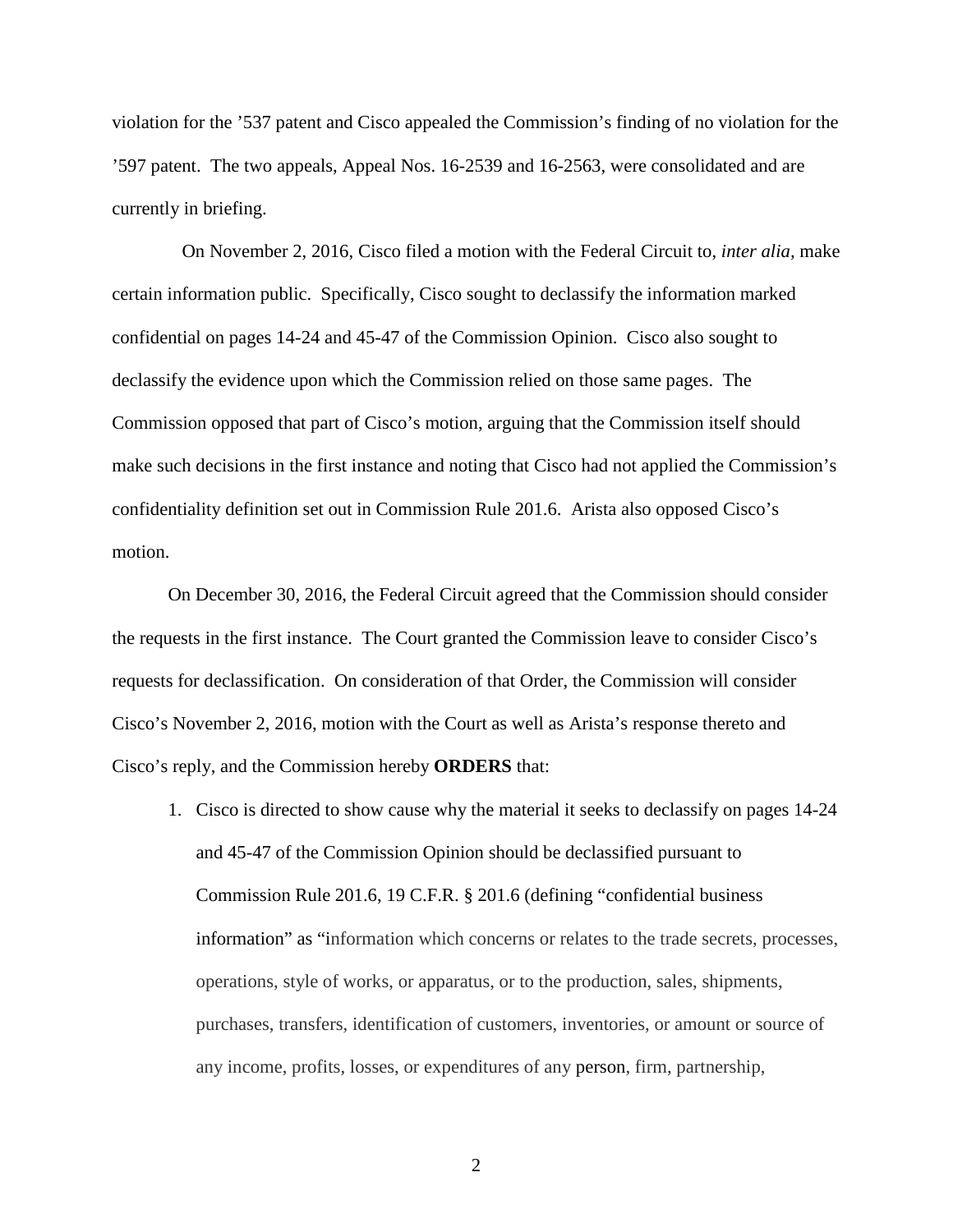corporation, or other organization, or other information of commercial value, the disclosure of which is likely to have the effect of either impairing the Commission's ability to obtain such information as is necessary to perform its statutory functions, or causing substantial harm to the competitive position of the person, firm, partnership, corporation, or other organization from which the information was obtained, unless the Commission is required by law to disclose such information."). Cisco should address each redaction individually.

- 2. If Cisco wishes to continue to pursue the declassification of the evidentiary materials cited on pages 14-24 and 45-47 of the Commission Opinion, Cisco should also show cause why the evidentiary material it seeks to declassify should be declassified pursuant Commission Rule 201.6. In addressing the cited materials, Cisco should identify which specific parts of the evidence it seeks to declassify and provide separate justification for each portion it seeks to declassify.
- 3. Cisco has ten (10) days from the date of this Order to file a response to this Order and serve it on Arista and the Commission investigative attorney.
- 4. Arista has ten (10) days from the date of Cisco's response to this Order to file a response thereto and serve the response on Cisco and the Commission investigative attorney. Arista's response should likewise address each portion of the Commission opinion and/or underlying evidence separately and address whether the information should retain its designation as confidential business information pursuant to Commission Rule 201.6. Subject to the same time limit, the Commission investigative attorney may also file a response to Cisco's response to this Order and serve such response on Cisco and Arista.

3